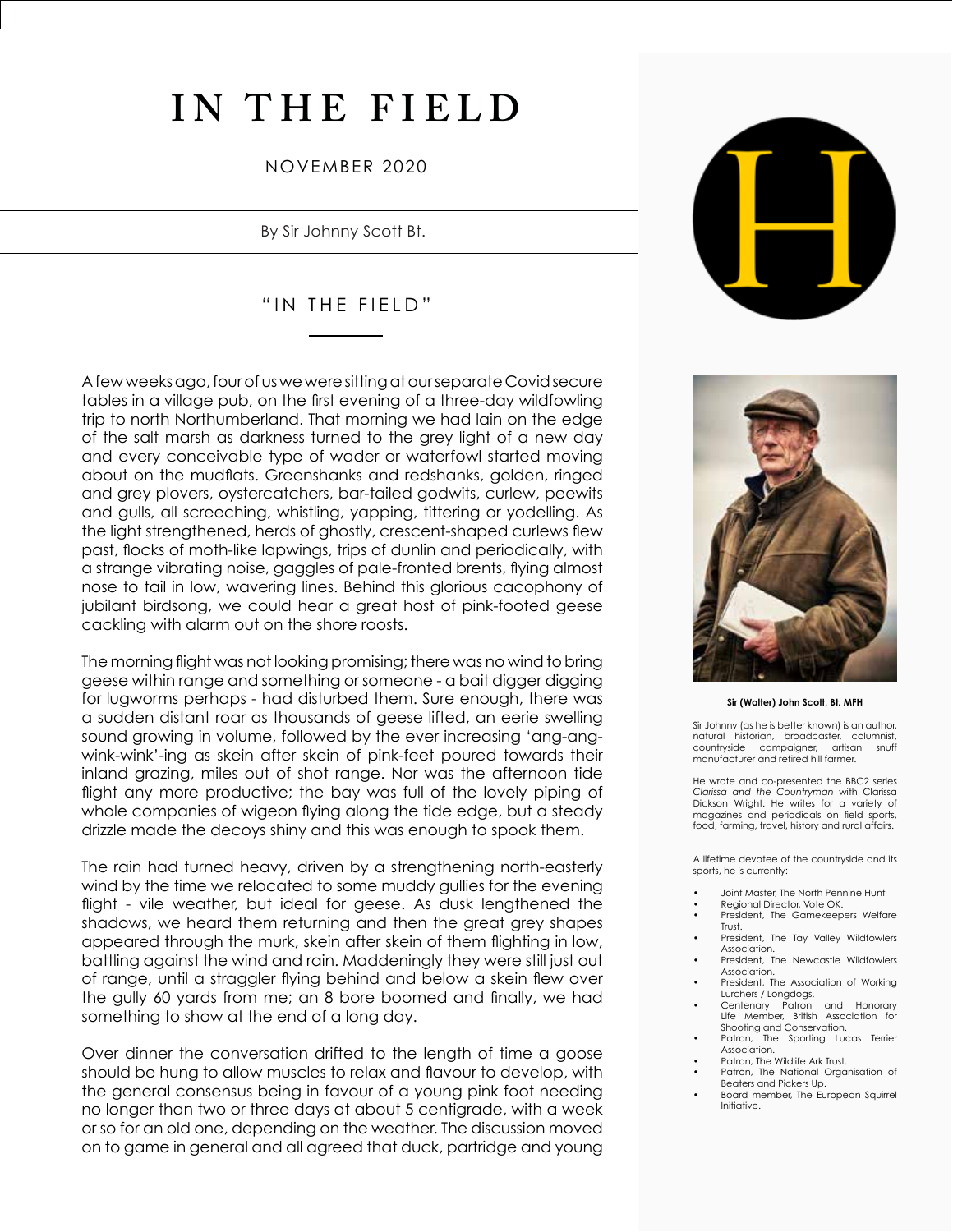# **IN THE FIELD**

## NOVEMBER 2020

### BY SIR JOHNY SCOTT BT.

grouse need no more than 48hours and pheasant, about three days. This view seems to be supported by BASC's Taste of Game Initiative, Lee Maycock, the chairman of the Craft Guild of Chefs and William Aldiss, The Shotgun Chef. Milder winters have a bearing on hanging time and game hung for only a few days provide an infinity of culinary options, which would not be appropriate to anything hung for longer.

Sixty years ago it would have been unthinkable to eat game other than well hung. Denys Watkins-Pitchford, the great naturalist sportsman and author, better known by his pen name BB, recommended four for duck and eleven for geese, but that was a revolutionary short hanging period compared to most popular opinion at the time. Florence White's Good Thing's in England, (1968) recommended Major Hugh Pollard's The Sportsman's Cookery Book, as the best all round cookery book for game. The Major advised hanging pheasant for three weeks or "until their tail feathers give", whilst partridge or grouse should be hung as long as possible. Annette Hope, in her Caledonian Feast (1989), mentions a butcher of her acquaintance in the 1960's, whose customer judged a grouse ready to eat when maggots could be heard moving inside it.

Eating game high had been in fashion for centuries, so high that tongue blistering sauces were invented to disguise the necrotic flavour - Colonel Peter Hawker, the father of wildfowling, invented one consisted of port, lemon juice, lemon rind, chopped shallots, pounded mace, coarse red pepper, strong vinegar, tarragon, thyme, brandy and grated horse radish. Another, which became the once popular Harvey's sauce, was made with made from fermented anchovies, vinegar, garlic, Indian soy sauce and red pepper. Nor did the Victorians and Edwardians change their attitude to hanging game and eating it high, the main culinary difference was replacing the strong, spicy, pepper sauces of the previous generation with fruit.

Oranges, plums, prunes, raisins, apples, red currant jelly, cherries, quinces, bananas - even in the 1920's, Boodles was still serving grouse and partridge stuffed with mashed bananas. In the Edwardian era, Cumberland sauce, both hot and cold, was considered essential for game and made with port, the juice and zests of a lemon and an orange, dry mustard, red currant jelly and cayenne pepper, to which Auguste Escoffier, the great French chef, added ginger. Another popular one was invented by Elme Francatelli, the first celebrity chef, who worked at various times for Queen Victoria, the Prince of Wales at Marlborough House, Crockfords and the Reform Club. His sauce was made from two tablespoons of port added to half a pound of redcurrant jelly, a bruised stick of cinnamon and the thinly paired rind of a lemon.



#### CONTACT HOLTS

*info@holtsauctioneers.com www.holtsauctioneers.com +44 (0)1485 542 822*